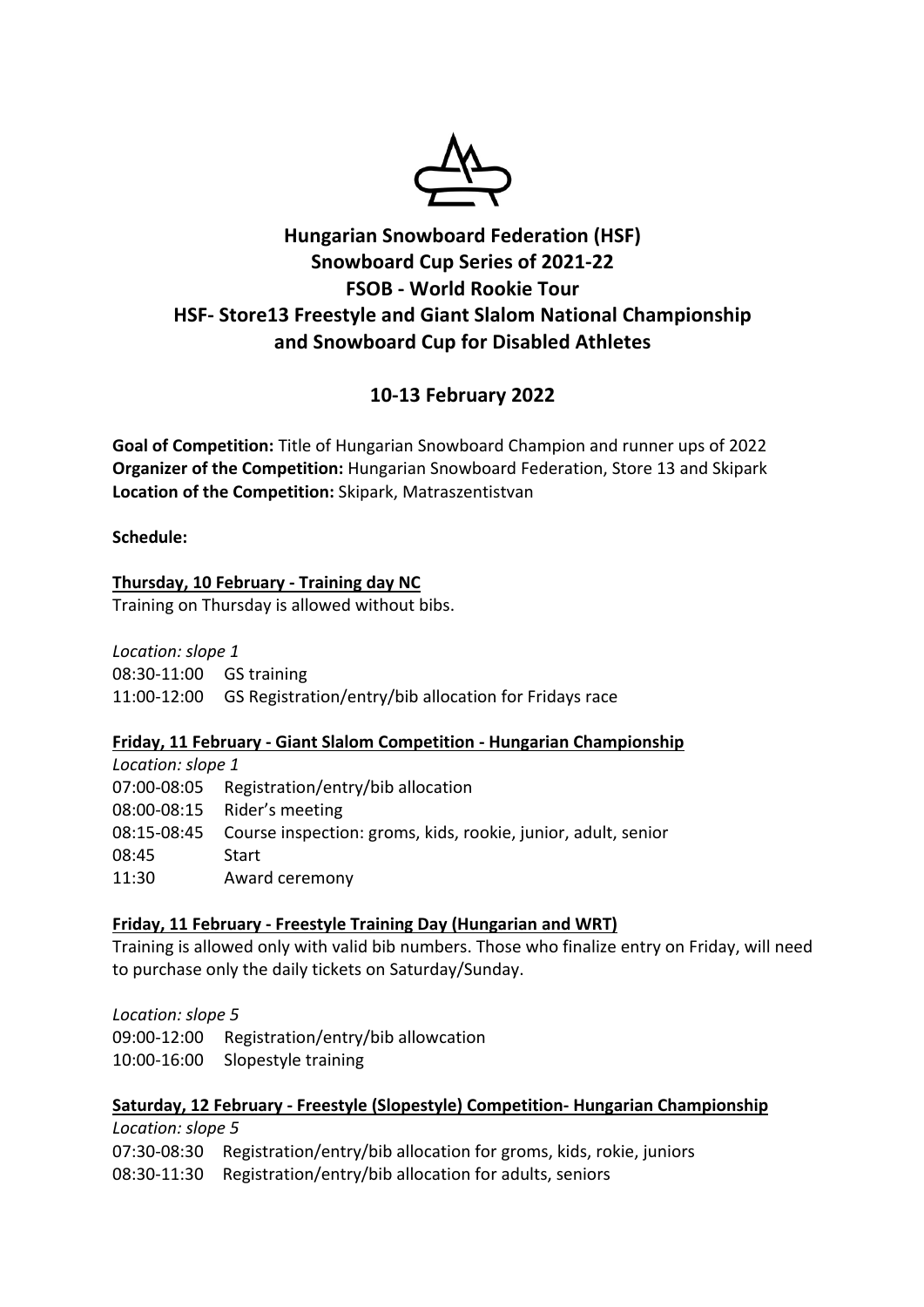- 08:30-08:45 Rider's meeting groms, kids, rookie, junior
- 08:45-09:45 Freestyle training groms, kids, rookie, junior
- 09:45 Start: groms, kids, rookie, junior
- 11:45-12:00 Slope maintenance/Rider's meeting adult, senior
- 12:00-13:00 Training: adult, senior
- 13:00-13:15 Slope maintenance
- 13:15 Qualification start: junior, adult, senior
- 15:45 Finals: adult, senior
- 17:00 Award ceremony

## **Saturday, 12 February - Freestyle (Slopestyle) Training Day - World Rookie Tour**

*Location: slope 5* 15:00-17:00 Registration/entry/bib allocation 17:00-19:00 Freestyle training 19:15-19:45 Rider's meeting (Hóhatár hütte)

### **Sunday, 13 February - World Rookie Tour**

| Location: slope 5 |                                                 |  |  |
|-------------------|-------------------------------------------------|--|--|
| 08:30-10:00       | Registration/Entry/ Collection of start numbers |  |  |
| 09:00-11:00       | Freestyle training: groms, rookie               |  |  |
| 11:00-11:15       | Slope maintenance                               |  |  |
| 11:15-13:00       | Qualification                                   |  |  |
| 13:00-13:30       | Slope maintenance                               |  |  |
| 13:30-15:00       | <b>Finals</b>                                   |  |  |
| 16:00             | Award ceremony                                  |  |  |

(The Organizing Committee reserves the right to modify the schedule of the event stated in the program, depending on snow conditions and/or decisions of the competition jury.)

**Awards:** Cup for the winners, medal for podium riders, and certificate for all participant

### **Entry deadline:**

| Online:   | 09 February 2022, 20:00 (https://msbsz.hu/nevezes/)  |
|-----------|------------------------------------------------------|
| On venue: | Giant Slalom - 11 February, 2022 08:45 (race office) |
|           | Slopestyle - 12 February                             |

### **Entry fee:**

*Hungarian Championship*:

- Online entry 3000 HUF or 10 EUR
- On venue entry 5000 HUF or 15 EUR

 payment in both cases on venue at race office upon bib pick up (in cash only) *World Rookie Tour*: 5000 HUF or 15 EUR on venue at race office in cash only

**Riders lift tickets:** reduced price lift ticket is available for riders at the race office in cash. Deposit of the ticket are 1000 HUF each.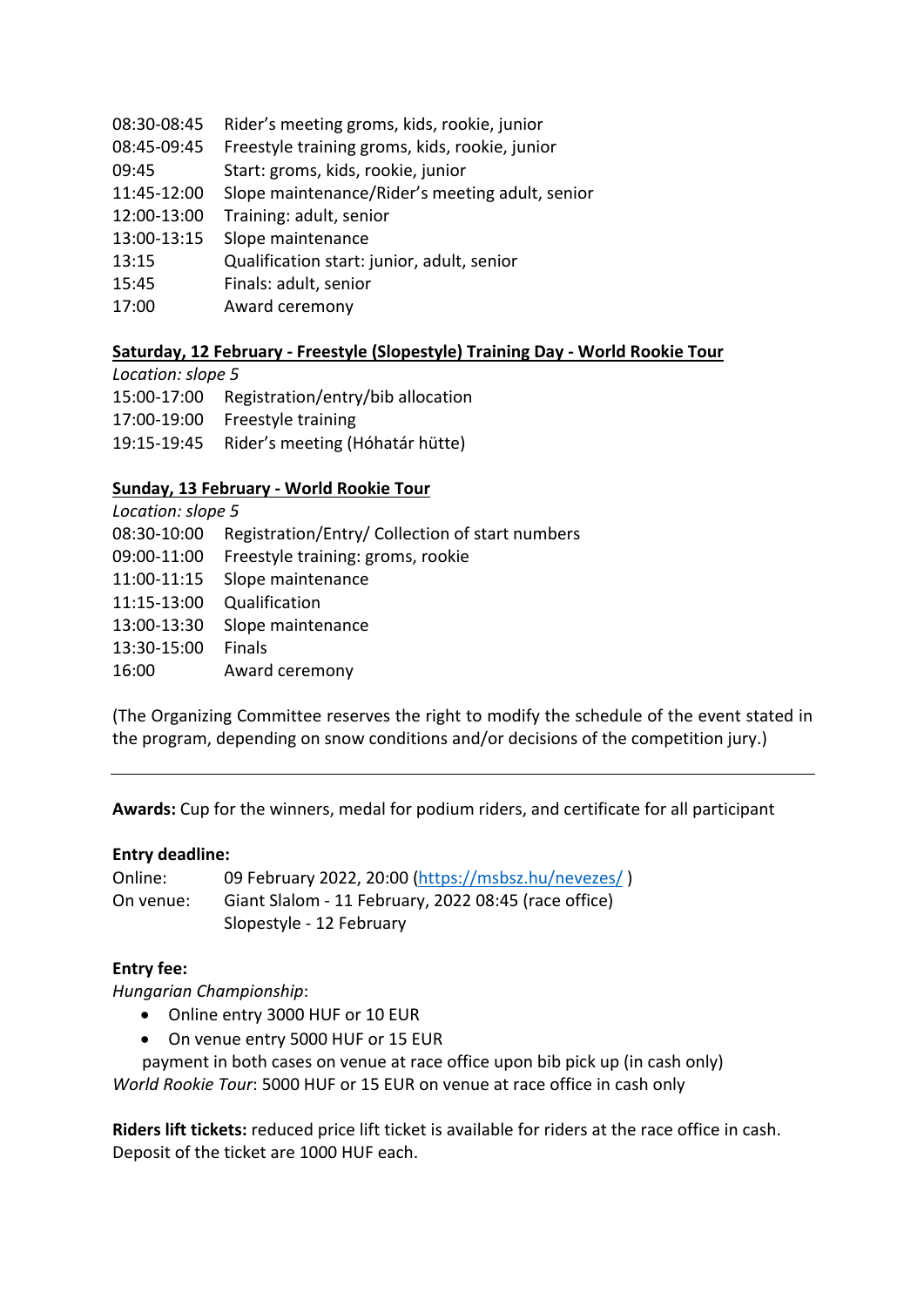| <b>Type of lift tickets</b>                                   | <b>Rider</b> |
|---------------------------------------------------------------|--------------|
| Full day Groms, Kids - Thu / Fri - night session NOT included | € 17,00      |
| Full day Groms, Kids - Sat - night session included           | € 24,00      |
| Full day Groms, Kids - Sun - night session NOT included       | € 18,00      |
| Full day Rookie, Junior - Thu / Fri - night session NOT       | € 19,00      |
| included                                                      |              |
| Full day Rookie, Junior - Sat - night session included        | € 26,00      |
| Full day Rookie, Junior - Sun - night session NOT included    | € 21,00      |
| Full day Adult - Thu / Fri - night session NOT included       | € 22,00      |
| Full day Adult - Sat - night session included                 | € 31,00      |
| Full day Adult - Sun - night session NOT included             | € 25,00      |

## **Categories:** girl/boy, man/woman

### **Age groups of Hungarian Championship:**

| Groms $(2013-) =$      | 9 years old or younger |
|------------------------|------------------------|
| Kids $(2012 - 2010) =$ | 10-11-12 years old     |
| Rookie (2009-2007) =   | 13-14-15 years old     |
| Junior (2006-2004) =   | 16-17-18 years old     |
| Adult (2003-1983) =    | 19 years old or older  |
| Senior (-1982) =       | 40 years old and older |

### **Age groups of WRT:**

Grooms (2007- ) Rookie (2004-2006)

**Disabled categories:** any disability, as deaf or hearing impaired, vision impaired, impairements, amputees, disabled, intellectual disabled, transplants...

### **Rules:**

#### **Freestyle:**

Each rider has 2 qualification run, the better run will be calculated to qualify. Top 6 riders qualifies for finals. Riders have 2 runs in final. In case of less riders in a category, the jury will reduce the number to 4 or cancel the finals and give 3 chances to every rider to get the best result at the end.

### **Giant slalom:**

Each athlet has 2 runs. Acculumlating the times of the 2 runs will define the final result list.

To enter the competition competitors need to present their valid sports medical certificate. Use of helmets are mandatory!

Everyone compete on their own responsibility. Organizers do not take responsibility due to any accident.

Entering the competition everyone allow photos and audio material to be produced for marketing reasons.